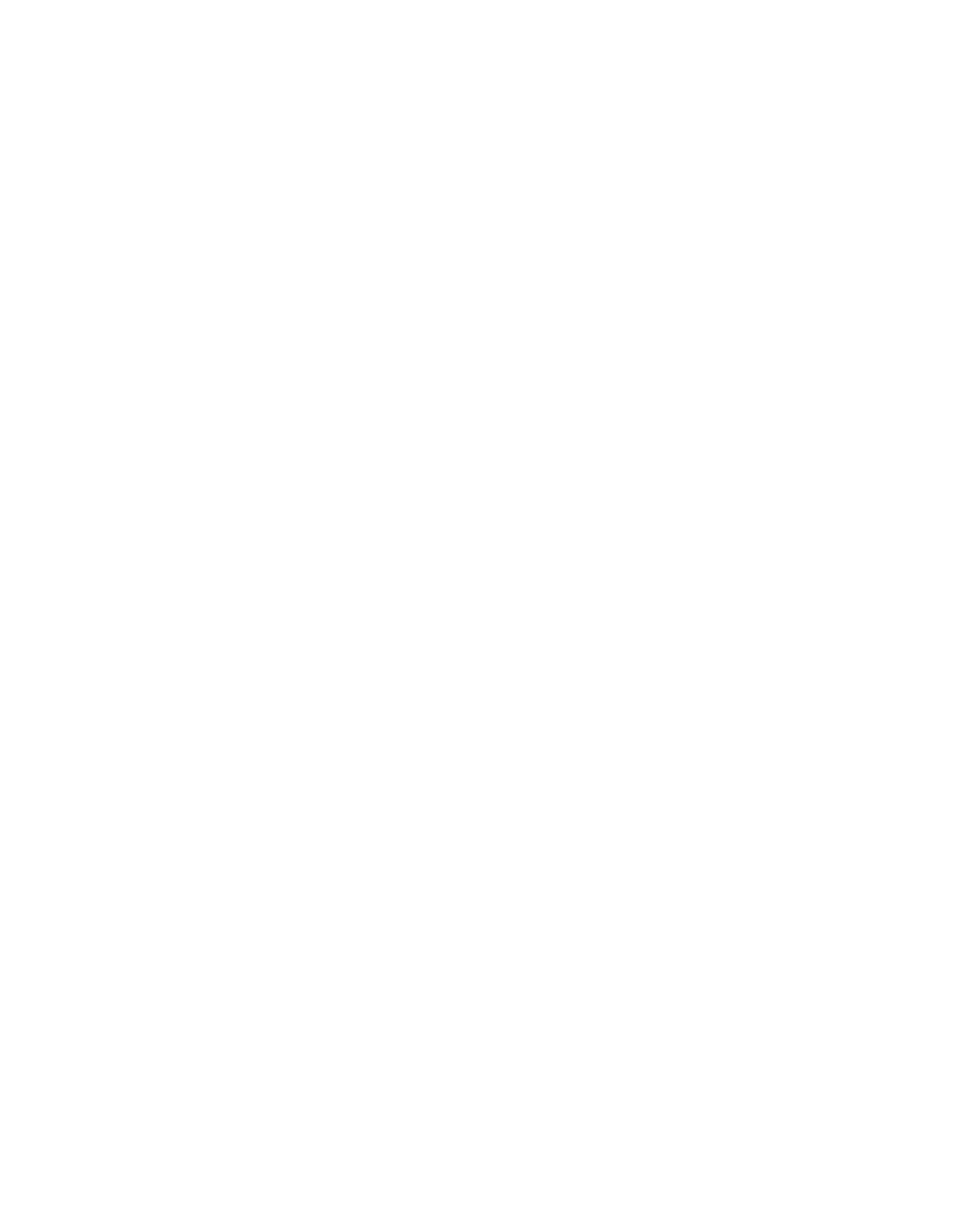# A NTP client

The NTP protocol is described in RFC958. Essentially it is just a 64 bit time-stamp. 32 bits of this time-stamp are the seconds in UTC (=GMT Greenwich mean time) since since Jan. 1st 1900. The other 32 bits are fractions of a second. In other words NTP can be very very accurate. For our purposes it is however enough if we just evaluate the seconds.

The AVR NTP clock synchronizes at startup with a NTP server and uses then a timer interrupt to maintain time locally. Every hour it tries then to synchronize again. If your DSL router is however off during the night then it's not a problem. The clock just continues. We use the on board crystal to maintain accurate time over several week. Once the network connection is back it will just synchronize again. A little status indicator appears in the lower right corner while the clock is waiting for an answer from the NTP server.

Public NTP servers are maintained by various universities, government organizations and big computer companies like apple. A suitable server is already pre-configured in the tuxgraphics ntp server code.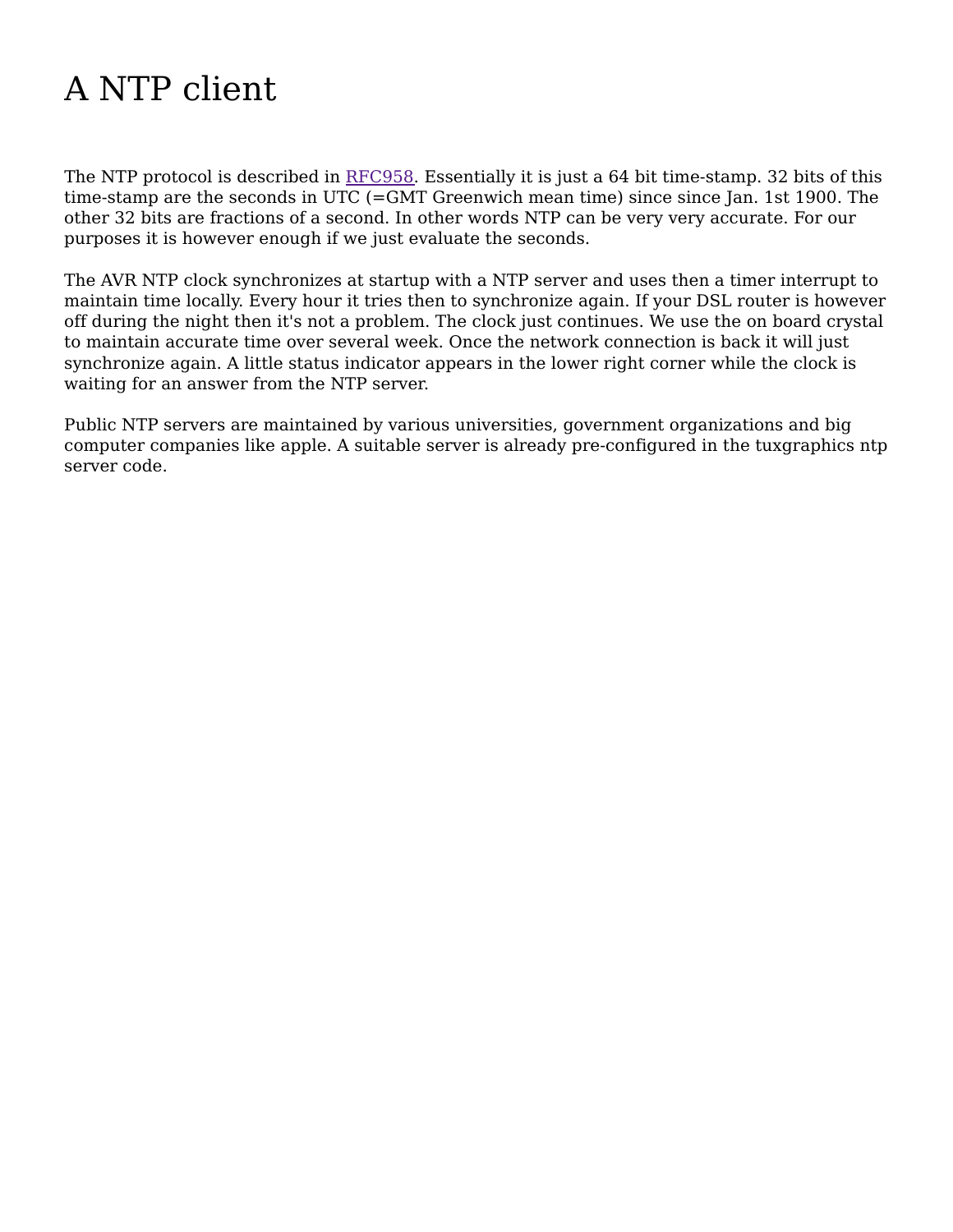## How to build a clock

A clock is essentially just a counter. Since NTP is already a 32-bit "counter" we just take a 32bit variable and increment it. That is: the initial setting of the counter comes via NTP and then we just count up every second.

For this we just generate a timer interrupt every second. The 16bit timer/counter of the atmega328p supports this already at a hardware level.

The basic clock is therefore just this:

```
// interrupt, step seconds counter
ISR(TIMER1_COMPA_vect){
         time++;
}
```
The hardware interrupt is generated every second and we step the counter "time". Very easy.

A NTP server sends out the time as seconds (and fractions of seconds) since 1-Jan-1900 GMT. The math to convert seconds since day-X into a human readable format is a quite heavy for a microcontroller. The AVR is a 8-bit processor therefore 32-bit math is expensive but it can still be done.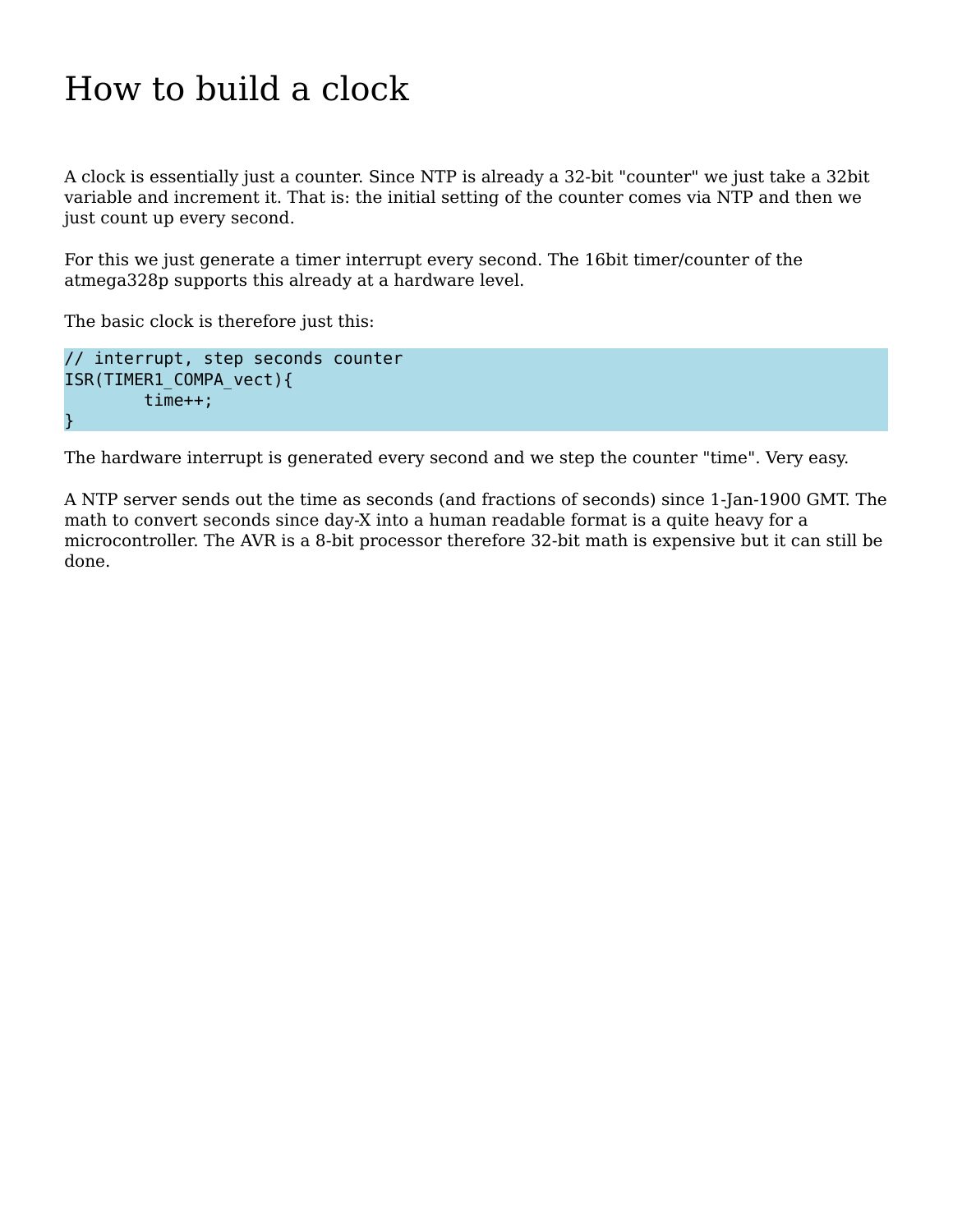# The tuxgraphics NTP clock with LCD display



A 16x2 character LCD display + AVR ethernet SMD board + a push button is all you need.

The large push button on the ethernet board can be used to change the offset to GMT. E.g. to change between summer time and winter time.

I am always asked for ideas on how to build a good case for the clock. For all previous version I have used a thin (2-4mm) polycarbonate (lexan) or acrylic-glas (plexiglas) sheet and I just bend it into an L-like shape. You can find such sheets on ebay or in bigger hardware stores.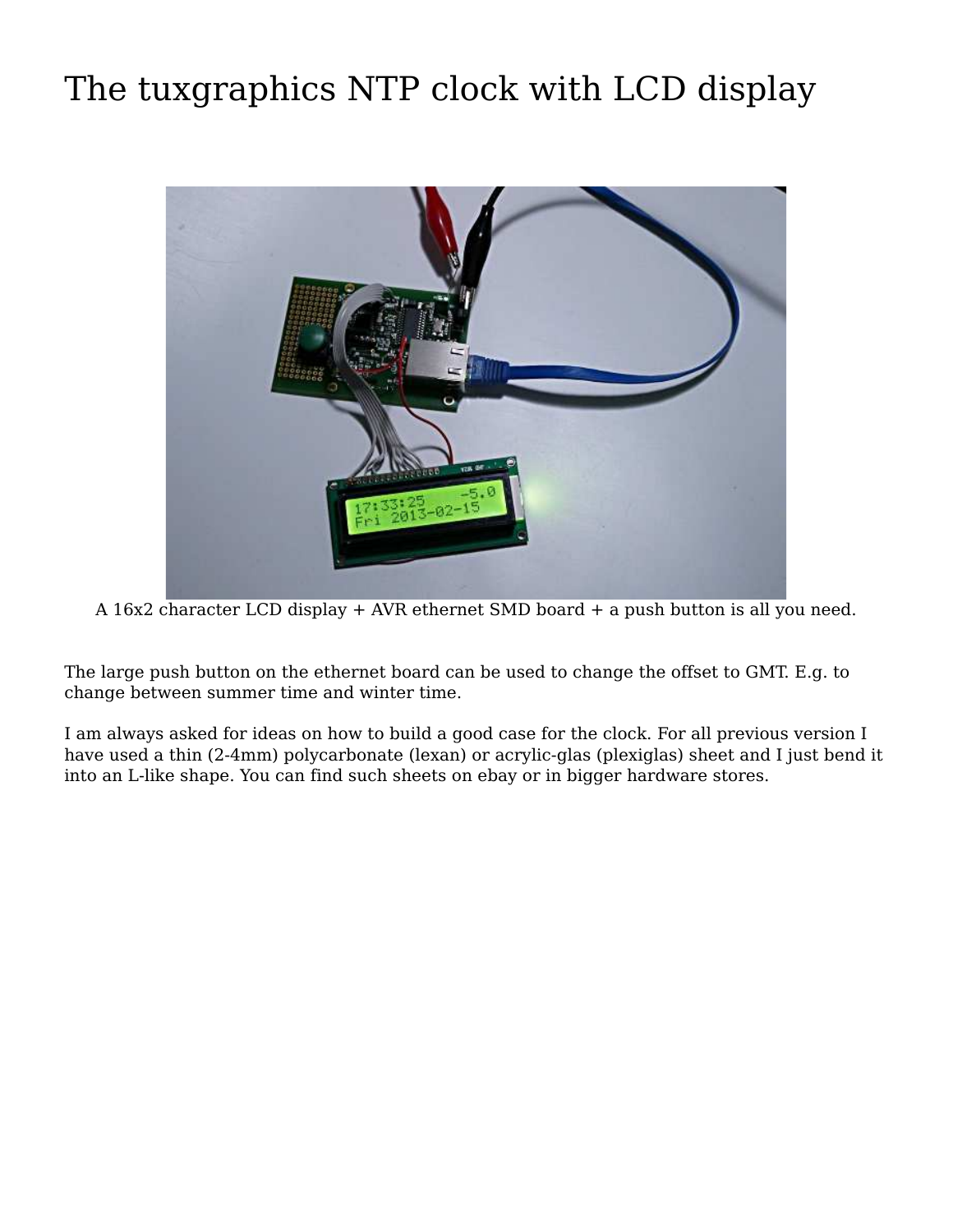

NTP clock with clear polycarbonate case



NTP clock with clear polycarbonate case

You need to heat the polycarbonate sheet along a thin line in order bend it without breaking it. For this you can build a plastic sheet bending machine out of a constantan wire from an old toaster or an electric heater.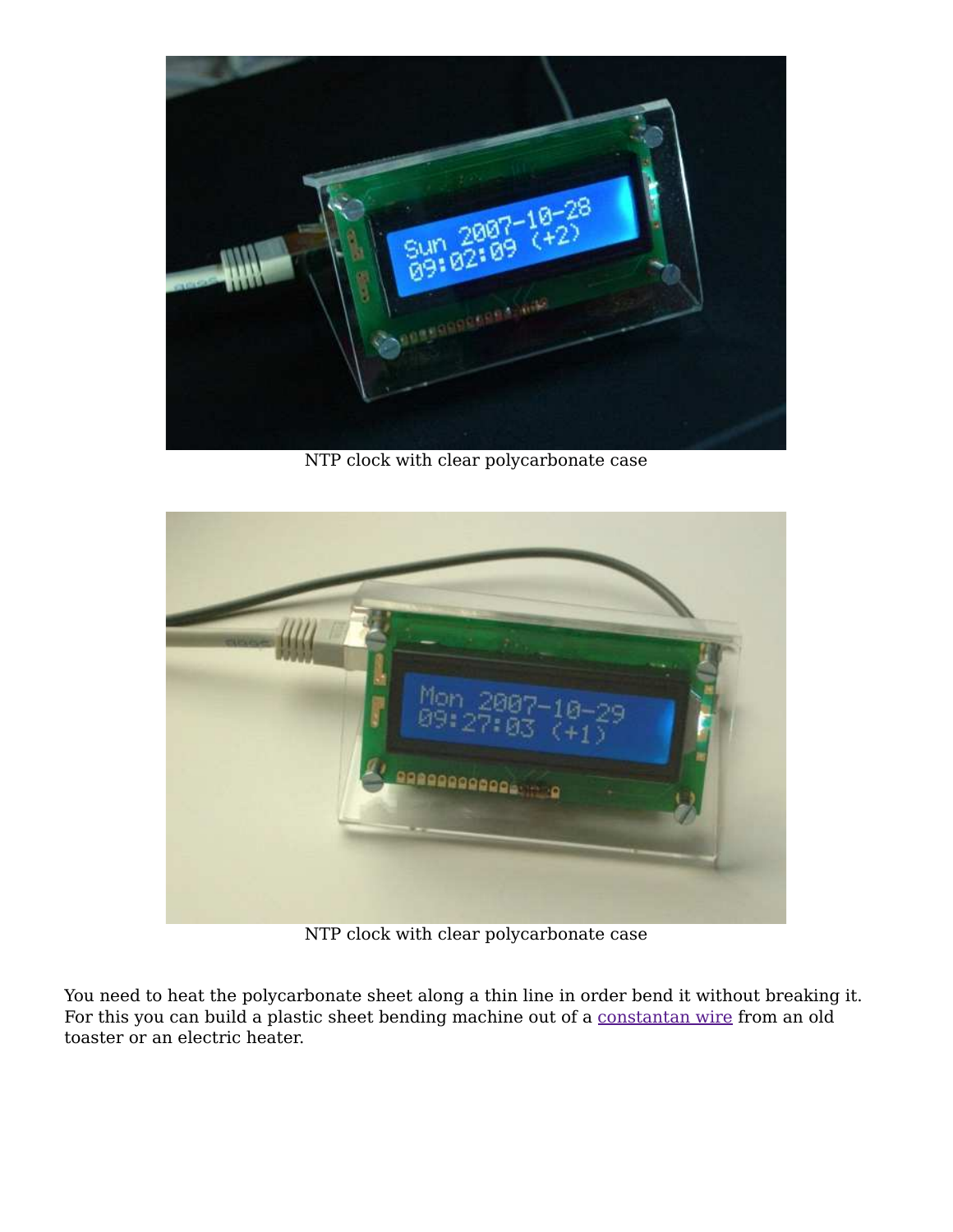

A plastic sheet bending machine. A spring holds the constantan wire straight inside the groove because the wire expands while heated. The groove is lined on the sides with ordinary aluminum foil.

You run about 3 ampere DC through the wire to heat it. The exact amount depends on the diameter of the constantan wire. The wire must be hot but not glow red. The plastic sheet is then placed over the groove and heated just along that thin line for about 2 minutes. Note that the plastic does actually not touch the wire.

Once heated to the right temperature you can bend the plastic sheet like warm wax. Since we have heated the sheet only along that thin line it will just bend there.

Such a polycarbonate case is very nice and strong but it requires this plastic bending machine to bend the clear plastic sheet.

A much simpler case can be made out of clear packaging material with just household scissors.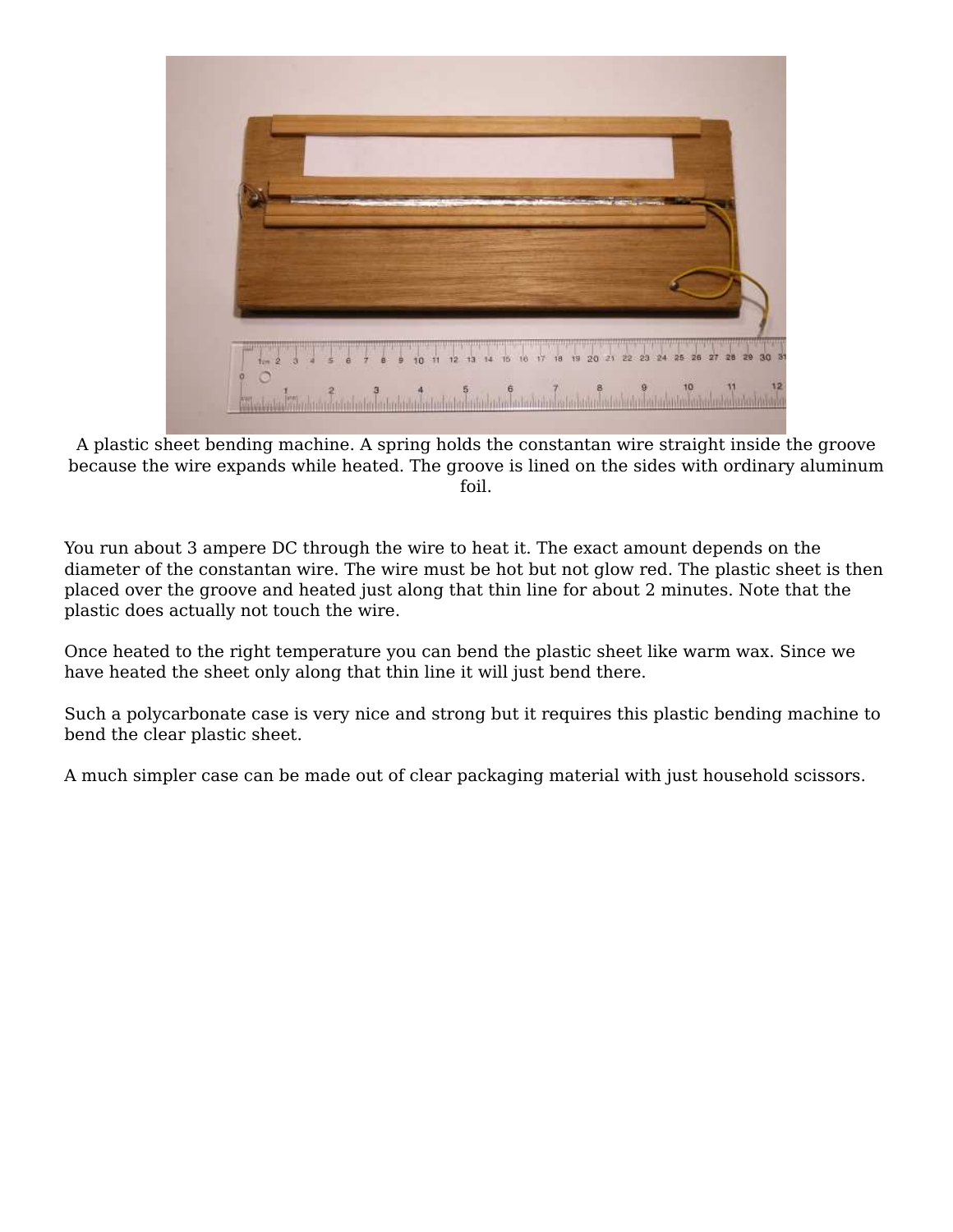

A bit of clear plastic packaging can as well be used if folded into a triangle.

The ultra thin clear plastic packaging as found in the grocery store is too thin and not suitable to make a case. It should have some strength. Consumer electronics or toys are often packaged in bit stronger clear plastic. You may as well be able to use a large clear plastic bottle from which you slice out a ring and then cut it open to get a sheet of plastic.

The clear plastic packaging can just be cut with scissors and you can bend it along the edge of a ruler without heating it first. Cut out a long stripe about 10cm (4 inch) wide and fold it into a triangle as shown below.



A stripe of clear plastic packaging folded into a triangle shape.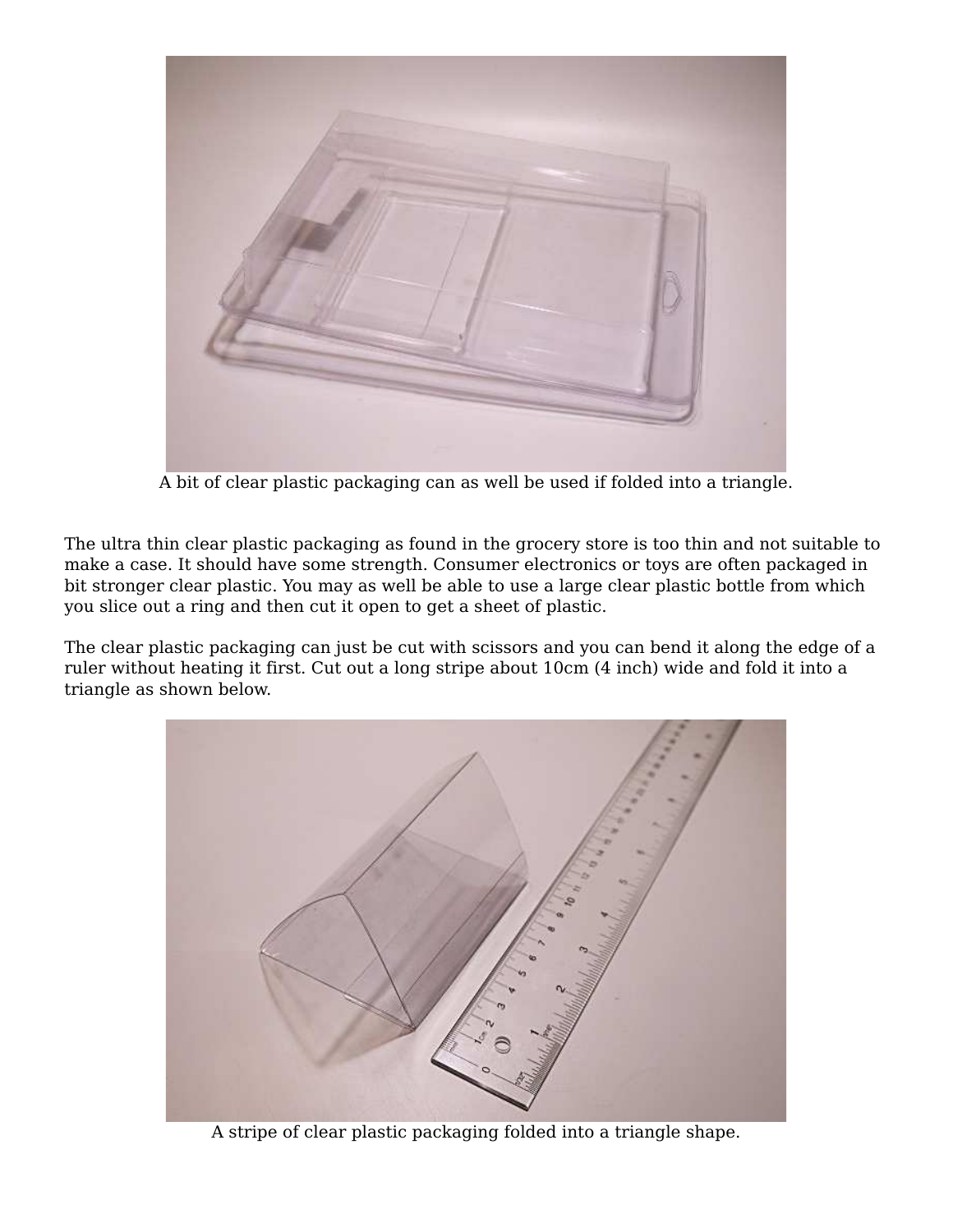Now just punch-in some holes and mount the ethernet board and the display with thin cable-ties.

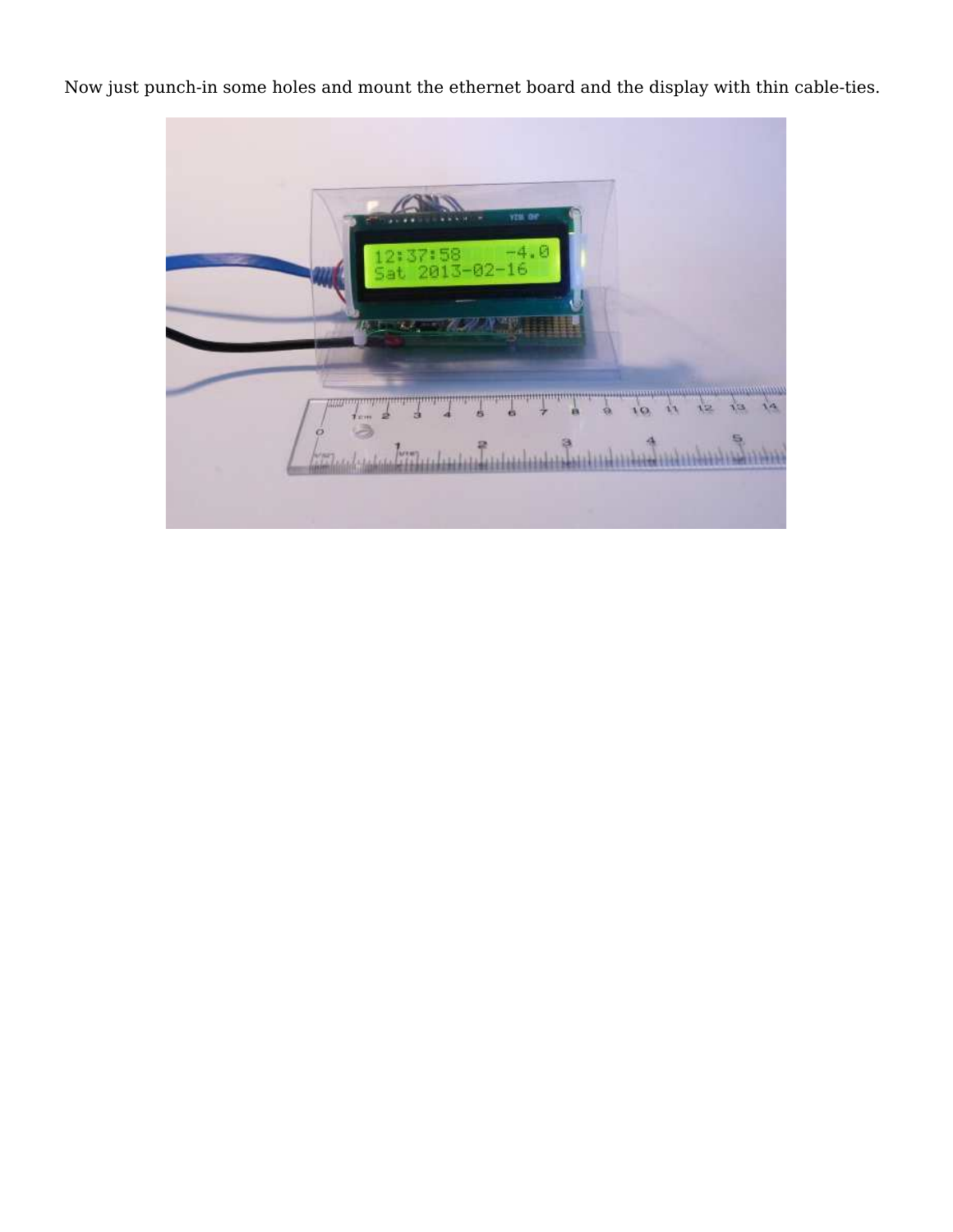# Using the clock

The clock has a LCD display with the following LCD display fields:

| Time                  | offset-to-GMT |
|-----------------------|---------------|
| DayOfWeek Date Status |               |

The "Status" in the right corner is a one character wide status indicator:

- nothing: ETH link ok, NTP time sync up-to date
- '/': ETH link down
- '|': ETH link up we are waiting for an answer from the NTP sever. The clock tries to sync every hour. Thus if you cut your Internet connection during the night then you will see this character. Note that the clock will continue to run form the internal crystal.

The clock has as well a built-in web interface. You just point your browser to the IP address of the clock (it shows it's IP address at power-on) and you can read the time over the web or you can configure the clock. The settings are stored in eeprom and not lost at power down.



Tuxgraphics desk top NTP clock, web interface, main page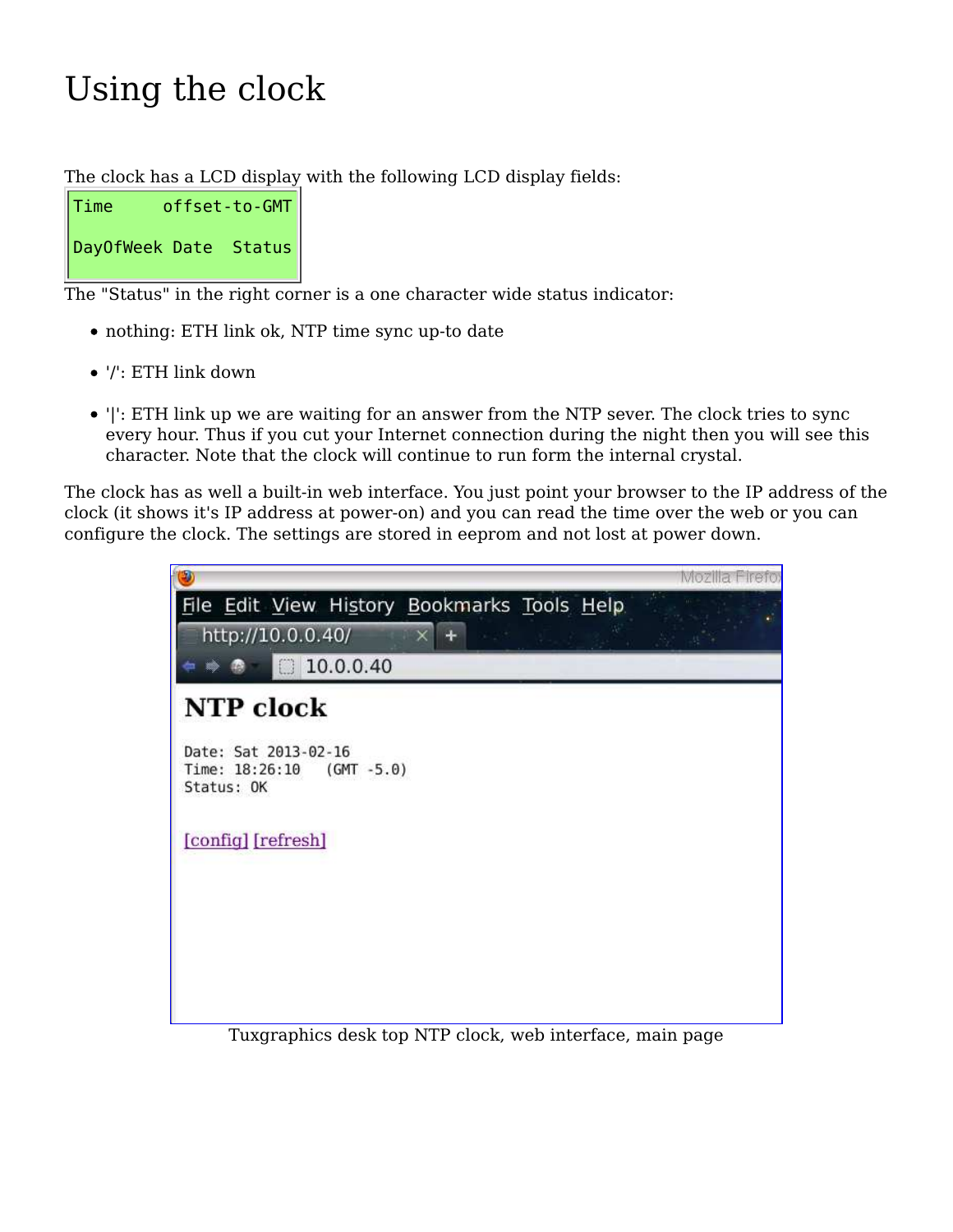| Mozilla Firefo                                                                |
|-------------------------------------------------------------------------------|
| File Edit View History Bookmarks Tools Help                                   |
| http://10.0.0.40/config $\times$ +                                            |
| $\Box$ 10.0.0.40/config                                                       |
| NTP config                                                                    |
| MAC addr: 54:55:58:10:0:28<br>Clock IP: 10.0.0.40/24<br>show: 24h ØGMT offset |
| NTP srv IP: 17.254.0.31                                                       |
| $GMT$ offset: $-5.0$<br>[Info: your PC is GMT-5]                              |
| New pw:                                                                       |
| apply<br>DW:                                                                  |
|                                                                               |
|                                                                               |
|                                                                               |

Tuxgraphics desk top NTP clock, web interface, configuration page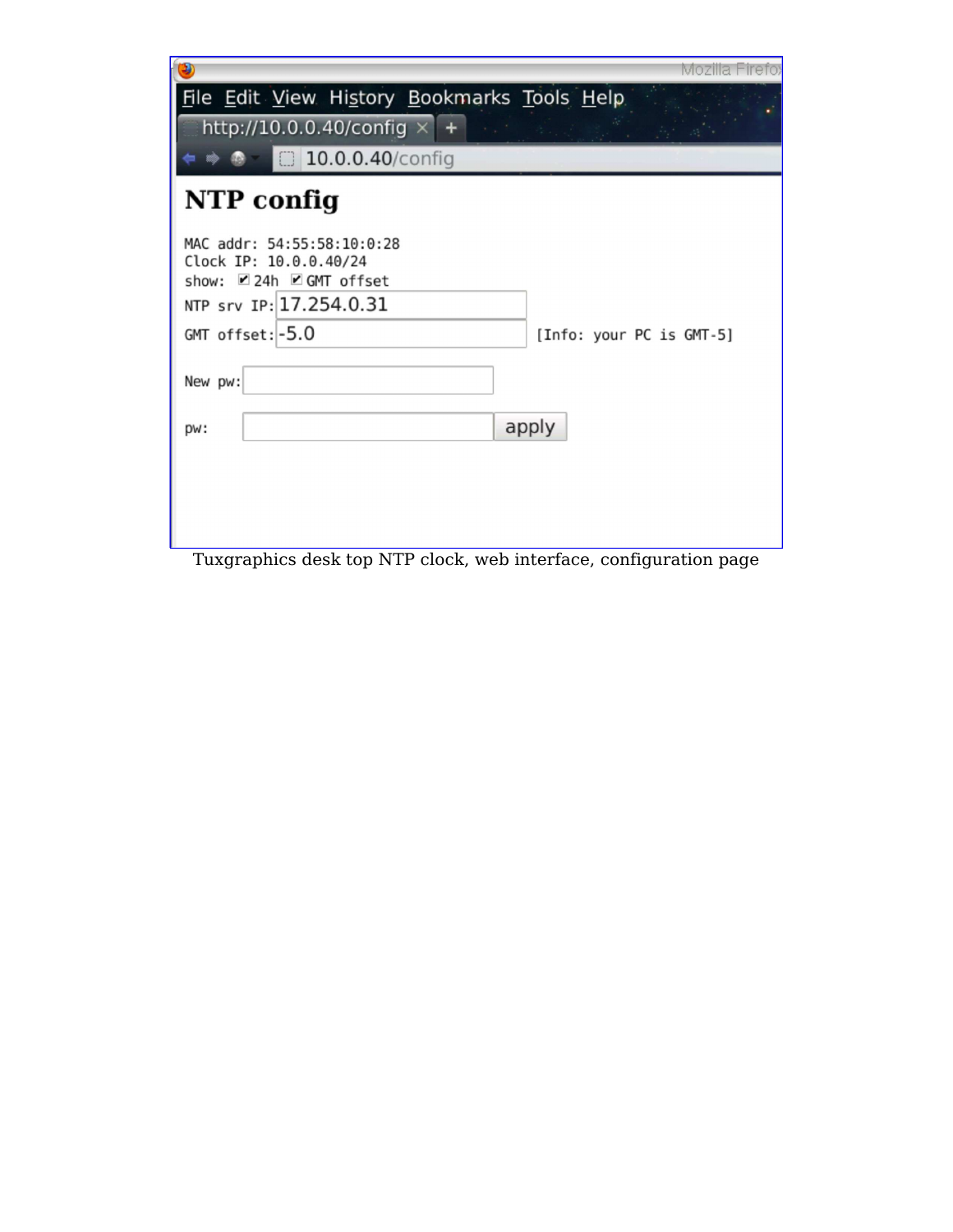## The NTP clock hardware

The hardware is the tuxgraphics AVR ethernet board (aka avr webserver board) and a 16x2 HD44780 compatible LCD display. An optional small push button is required to change the time-offset to GMT but this can as well be done via the web-interface that this clock has. I recommend to use for the ethernet board our SMD board as it fits nicely behind the display. The LCD display and the push button needs to be connected as follows: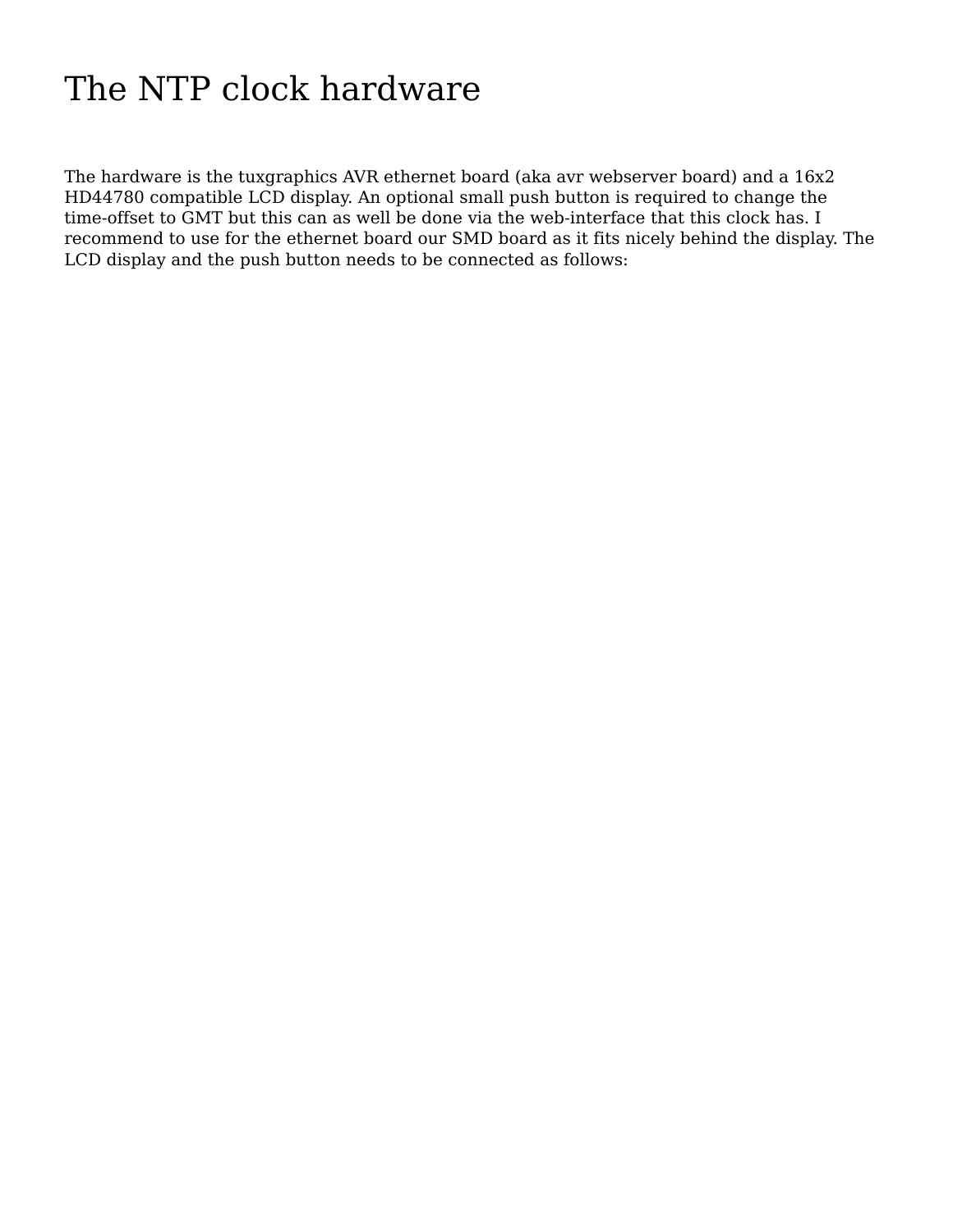#### Tuxgraphics NTP clock version 2.0

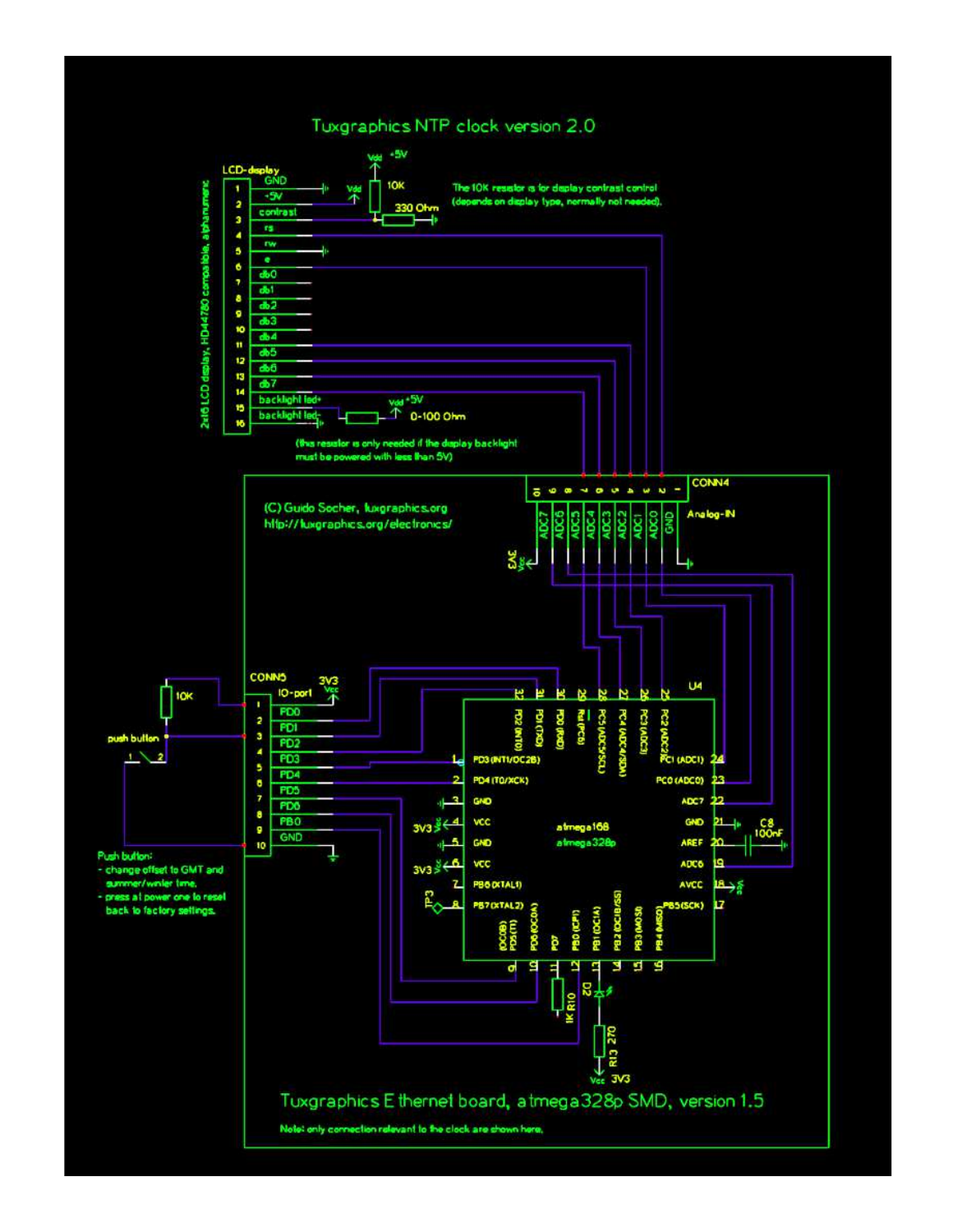NTP clock circuit, LCD connection (click for a circuit diagram in PDF format)

You can power the 3.3V regulator of the ethernet board, the LCD display and the LCD-backlight from a 5V DC power supply.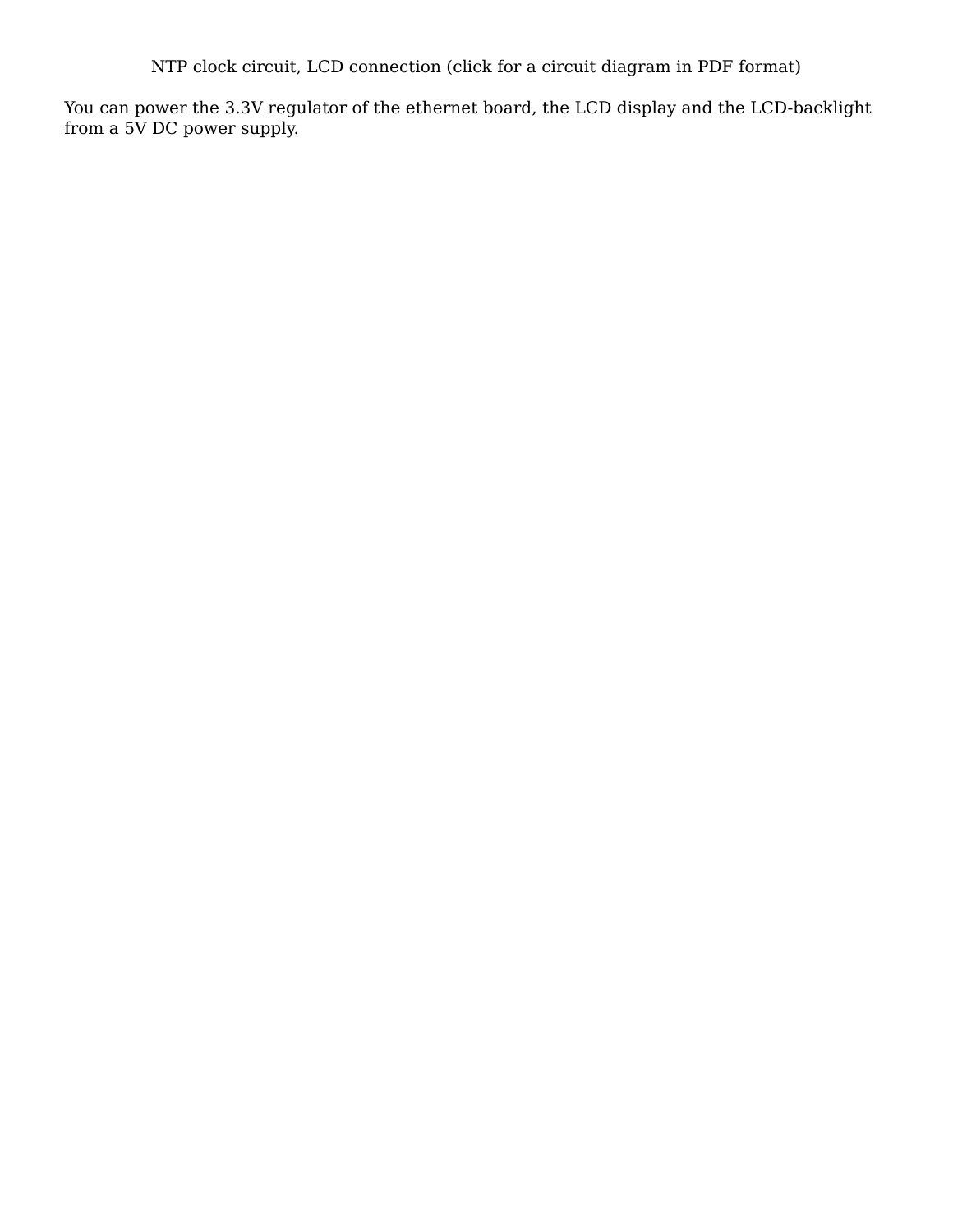# FAQ section

Q: My clock works but it is almost 5min off before the next synchronization at the full hour. A: You forgot to set the fuse bytes. Change the low fuse byte from 0x62 to 0x60: avrdude -p m328p -c stk500v2 -u -v -U lfuse:w:0x60:m

Q: When I access the clock via the web browser then everything is fine. The LCD display shows however no time. I see just a row of squares.

A: Make a table on paper and note down which ATmega pin name needs to be connected to which LCD pin name and number. After that check every wire between ethernet board and LCD. There is a mistake somewhere.

Q: What do I have to configure on my DSL router to use this clock?

A: In most cases you will not need to do anything as most home DSL router run already a DHCP server. Just plug this clock into an ethernet-jack at the router and that's it.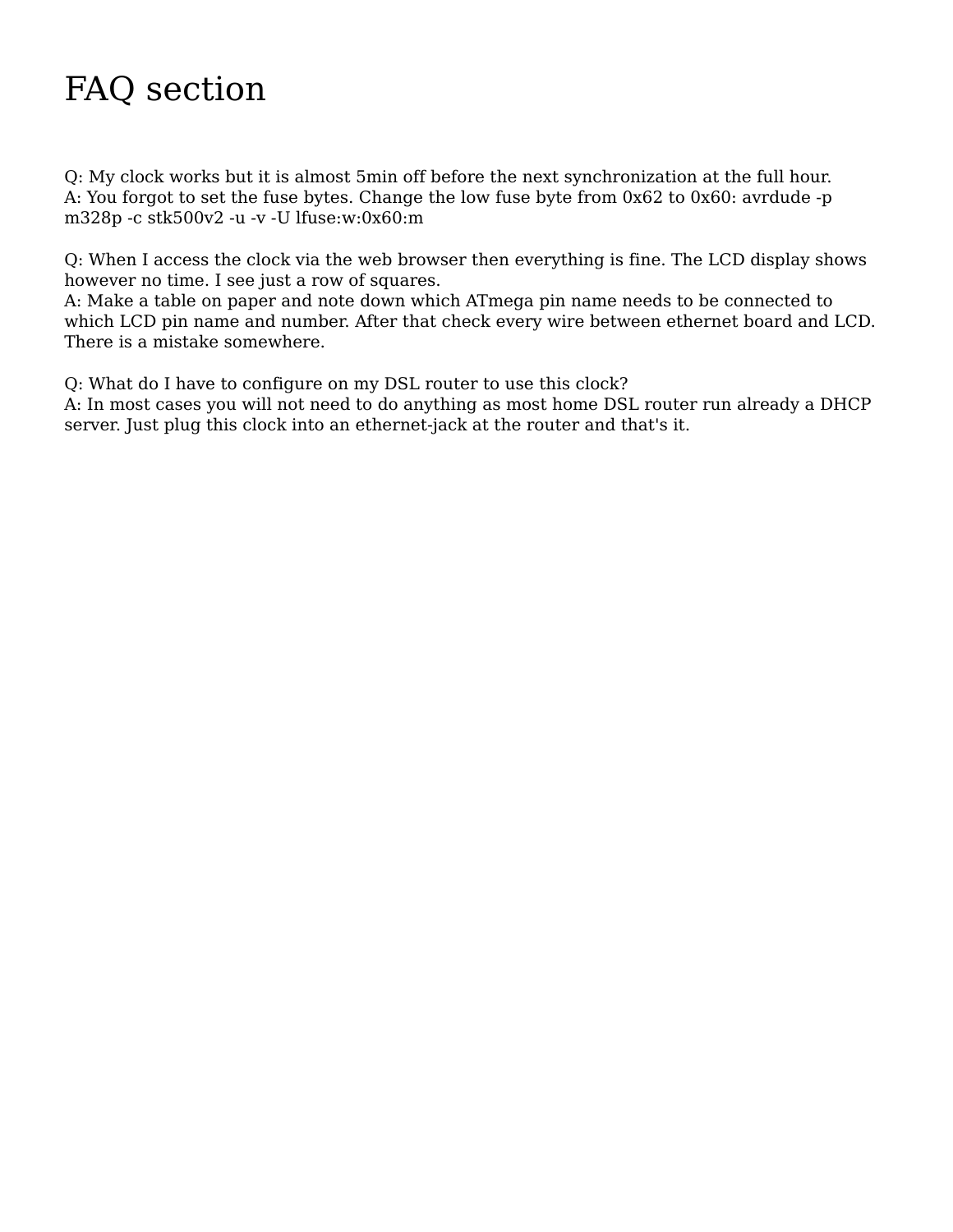#### Conclusion

A very nice clock and very pretty to look at ;-). Now you have one place in your house where you have always exact date and time.

Have fun!